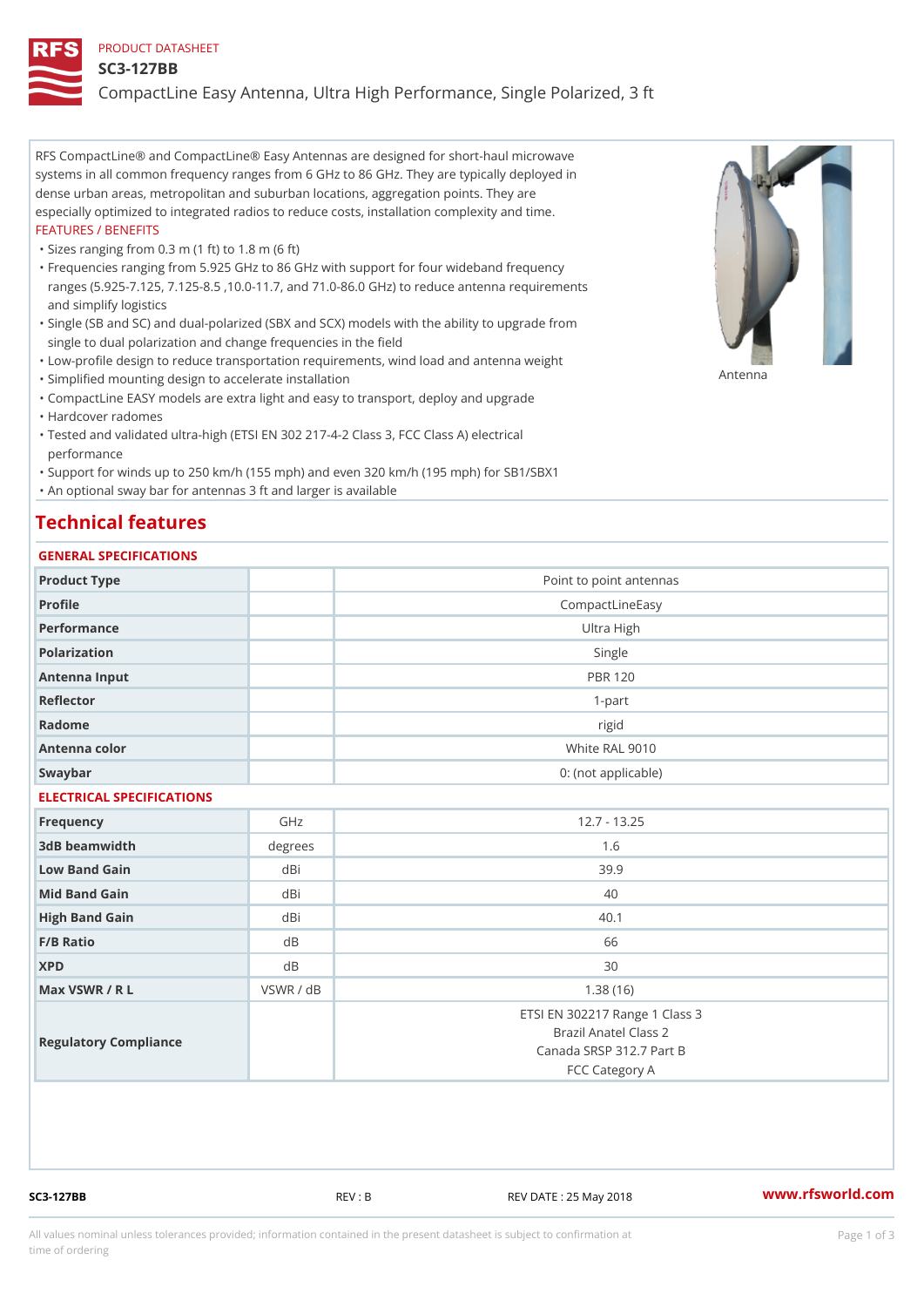## PRODUCT DATASHEET

## SC3-127BB

CompactLine Easy Antenna, Ultra High Performance, Single Polarized,

| MECHANICAL SPECIFICATIONS                                                                                         |              |                                                   |
|-------------------------------------------------------------------------------------------------------------------|--------------|---------------------------------------------------|
| Diameter                                                                                                          | ft $(m)$     | 3(0.9)                                            |
| Elevation Adjustment                                                                                              | degrees      | ± 15                                              |
| Azimuth Adjustment                                                                                                | $degree$ :   | ± 15                                              |
| Polarization Adjustment                                                                                           | degrees      | Single                                            |
| Mounting Pipe Diameter<br>minimum                                                                                 | $mm$ (in)    | 89 (3.5)                                          |
| Mounting Pipe Diameter<br>maximum                                                                                 | $mm$ (in)    | 114(4.5)                                          |
| Approximate Weight                                                                                                | kg (lb)      | 18(40)                                            |
| Survival Windspeed                                                                                                | $km/h$ (mph) | 252 (155)                                         |
| Operational Windspeed                                                                                             | $km/h$ (mph) | 180 (112)                                         |
| <b>STRUCTURE</b>                                                                                                  |              |                                                   |
| Radome Material                                                                                                   |              | rigid                                             |
| FURTHER ACCESSORIES                                                                                               |              |                                                   |
| optional Swaybar                                                                                                  |              | 1: SMA-SK-3 (1.35 m x Ø33 mm)                     |
| Further Accessories                                                                                               |              | SMA-SKO-UNIVERSAL : Universal sway bar fixation I |
| MOUNTOUTLINE                                                                                                      |              |                                                   |
| m m<br>$D$ imension $\_$ A<br>(in)                                                                                |              | 999 (39.33)                                       |
| m m<br>$Dimenision_B$<br>(in)                                                                                     |              | 375 (15)                                          |
| m m<br>$Dimension_C$<br>(in)                                                                                      |              | 56(2.2)                                           |
| $Dim_D - D -$<br>m m<br>89mm (3.5_in) Pi(pine)                                                                    |              | 379.5(14.9)                                       |
| $Dim_D -$<br>m m<br>$114$ m m $(4.5$ ir $)$ $R$ ii p $e$                                                          |              | 392(15.5)                                         |
| m m<br>$Dimension$ _ $E$<br>(in)                                                                                  |              | 79 (3)                                            |
| m m<br>$Dimension_F$<br>(in)                                                                                      |              | 182(7)                                            |
| WINDLOAD                                                                                                          |              |                                                   |
| Fs Side force<br>$max.$ @<br>survival $w \nmid N$ ( $ b$ )<br>speed                                               |              | 1951 (326)                                        |
| Fa Axial force<br>$max.$ @<br>survival $w \mid N \mid (1 b)$<br>speed                                             |              | 2930 (659)                                        |
| M Torque<br>$maximum$ @<br>N <sub>m</sub><br>survival wind<br>$\vert t \rangle$<br>I b<br>speed Nm (ft)<br>$1b$ ) |              | 1213 (895)                                        |

SC3-127BB REV : B REV : REV DATE : 25 May 2018 WWW.rfsworld.com